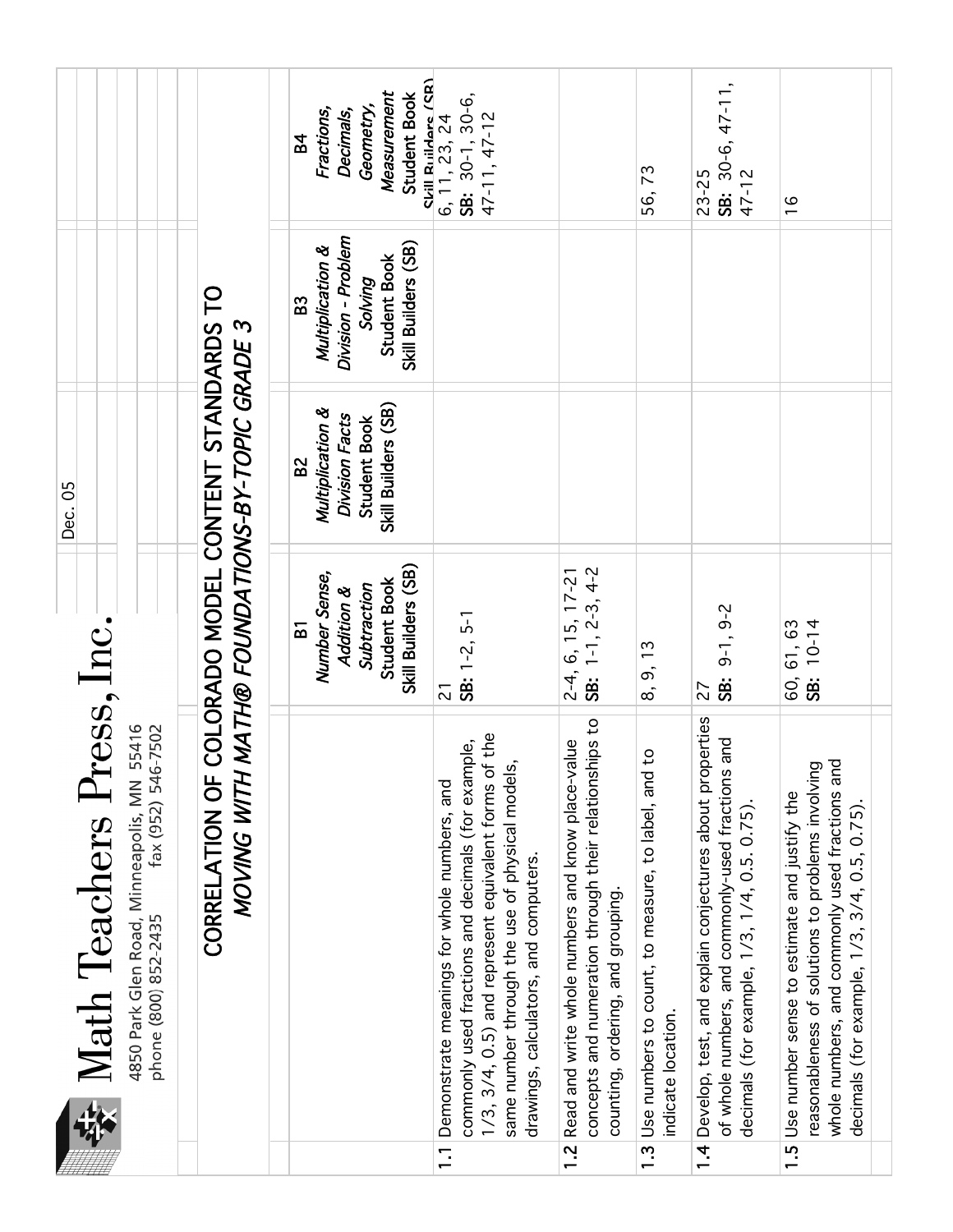| Chill Ruildare (CR)<br>Measurement<br><b>Student Book</b><br>Geometry,<br>Fractions,<br>Decimals,<br><b>B4</b>    |                                                                                                                                                                                                 |                                                                                        |                                                                                 |                                                                                                                                                                                            |                                                                                                                |                                                                                   | 49-4, 49-6<br>ġ<br>$\overline{7}$                                                                  | 49-3<br>SB:<br>76                                                                                                                                                                        | SB: 37-4 to 37-8,<br>$38-1, 38-2, 39-1$<br>35-46                                                                                                            |
|-------------------------------------------------------------------------------------------------------------------|-------------------------------------------------------------------------------------------------------------------------------------------------------------------------------------------------|----------------------------------------------------------------------------------------|---------------------------------------------------------------------------------|--------------------------------------------------------------------------------------------------------------------------------------------------------------------------------------------|----------------------------------------------------------------------------------------------------------------|-----------------------------------------------------------------------------------|----------------------------------------------------------------------------------------------------|------------------------------------------------------------------------------------------------------------------------------------------------------------------------------------------|-------------------------------------------------------------------------------------------------------------------------------------------------------------|
| Division - Problem<br>Skill Builders (SB)<br>Multiplication &<br><b>Student Book</b><br>Solving<br>B <sub>3</sub> | $\overline{15}$                                                                                                                                                                                 | $20 - 31$<br>$\overline{1}$<br>.<br>පි<br>14,                                          | $20 - 31$<br>14, 15<br>SB:                                                      | 14, 15                                                                                                                                                                                     |                                                                                                                | 50-9<br>67,68<br>.<br>SB:                                                         |                                                                                                    |                                                                                                                                                                                          |                                                                                                                                                             |
| Skill Builders (SB)<br>Multiplication &<br>Division Facts<br><b>Student Book</b><br>B <sup>2</sup>                |                                                                                                                                                                                                 |                                                                                        |                                                                                 |                                                                                                                                                                                            | SB: 50-5, 50-6<br>46, 49                                                                                       | 50-6<br>46, 49<br>.<br>98                                                         |                                                                                                    |                                                                                                                                                                                          |                                                                                                                                                             |
| Skill Builders (SB)<br>Number Sense,<br><b>Student Book</b><br>Subtraction<br>Addition &<br>51                    | $3 - 1$<br>SB:<br>99                                                                                                                                                                            | $3 - 2$<br>.<br>88<br>$\overline{0}$                                                   | $3 - 2$<br>စ,<br>စ<br><b>SB:</b>                                                |                                                                                                                                                                                            | SB: 50-1 to 50-4<br>68-70                                                                                      | 50-2, 50-3<br><b>SB:</b><br>89                                                    | $50 - 4$<br>ġ.                                                                                     |                                                                                                                                                                                          |                                                                                                                                                             |
|                                                                                                                   | Reproduce, extend, create, and describe patterns and<br>sequences using a variety of materials (for example,<br>beans, toothpicks, pattern blocks, calculators, unifix<br>cubes, colored tiles) | Describe patterns and other relationships using tables,<br>graphs, and open sentences. | Recognize when a pattern exists and use that<br>information to solve a problem. | 2.4 Observe and explain how a change in one quantity can<br>the<br>relationship between the number of bicycles and<br>produce a change in another (for example, the<br>numbers of wheels). | phs.<br>including tables, charts, pictographs, and bar grap<br>Construct, read, and interpret displays of data | Interpret data using the concepts of largest, smallest,<br>most often and middle. | Generate, analyze, and make predictions based on data<br>obtained from surveys and chance devices. | combinations (for example, determining the number of<br>different outfits that can be made using two blouses<br>Solve problems using various strategies for making<br>and three skirts). | Recognize shapes and their relationships (for example,<br>symmetry, congruence) using a variety of materials<br>(for example, pasta, boxes, pattern blocks) |
|                                                                                                                   | $\overline{2}$                                                                                                                                                                                  | $\overline{\mathbf{C}}$                                                                | $\overline{2.3}$                                                                |                                                                                                                                                                                            | $\overline{3}$ .                                                                                               | $\overline{3.2}$                                                                  | $3.\overline{3}$                                                                                   | $\overline{3.4}$                                                                                                                                                                         | $\frac{4}{1}$                                                                                                                                               |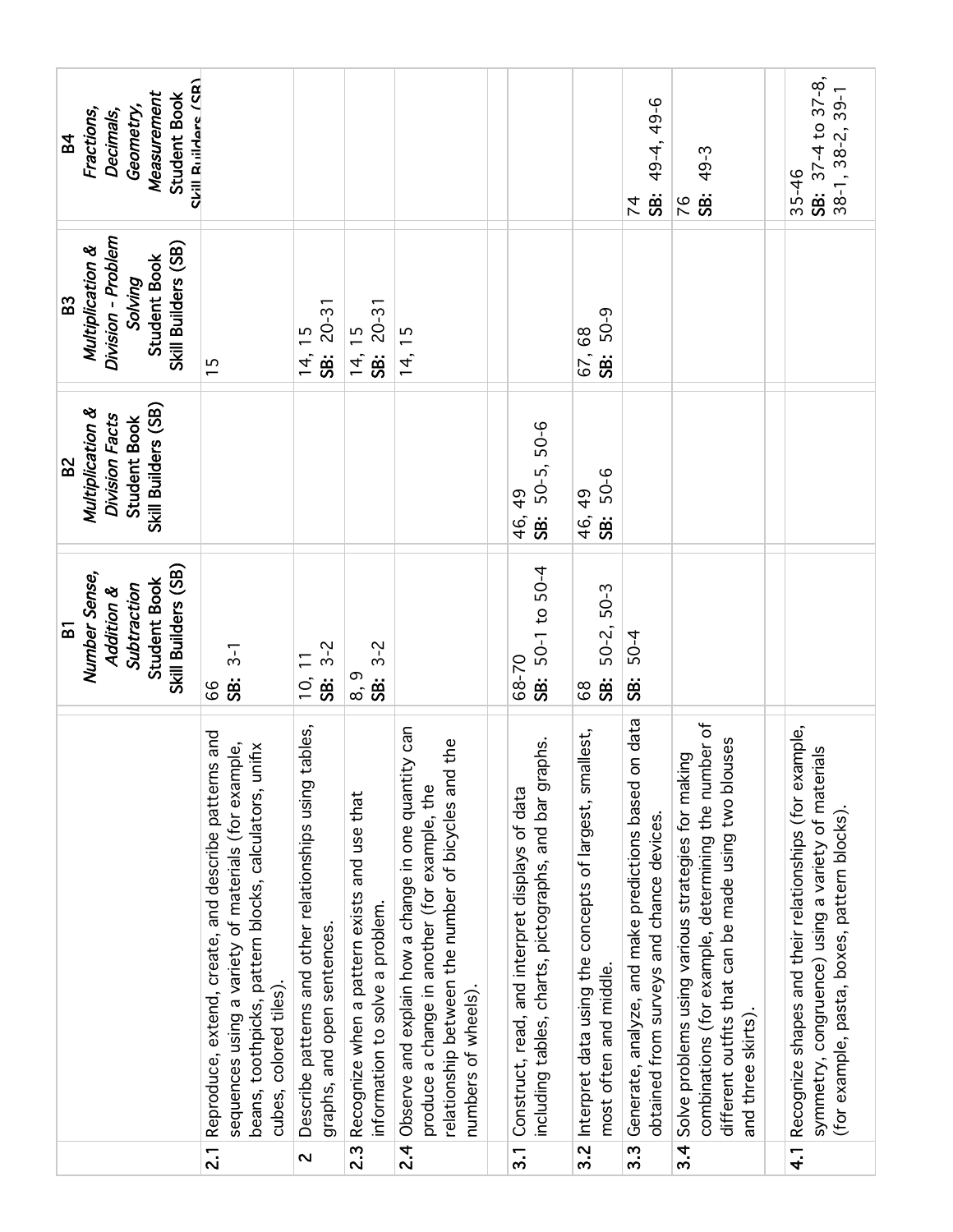| SB: 37-4 to 37-8,<br>Skill Ruildare (SR)<br>Measurement<br><b>Student Book</b><br>SB: $41-1$ , $42-3$ ,<br>Geometry,<br>Fractions,<br>Decimals,<br>43-1 to 43-5,<br>$2, 46-2, 46-3$<br>50-53, 56-67<br><b>B4</b><br>56 (T.G.)<br>49 (T.G.)<br>SB: 40-1<br>59 (T.G.)<br>36-49<br>$\frac{4}{6}$<br>$39 - 4$<br>32,<br>$\frac{6}{7}$                                                                                                                                                                                                                                                                                                                                                                                                                                                                                                                                                               | SB: 45-2<br>56 (T.G.)                                                                                                                                                                                                                       | 44-3, 45-2, 46-2<br>SB: $41-2$ , $42-3$ ,<br>56-64                                                                 |
|-------------------------------------------------------------------------------------------------------------------------------------------------------------------------------------------------------------------------------------------------------------------------------------------------------------------------------------------------------------------------------------------------------------------------------------------------------------------------------------------------------------------------------------------------------------------------------------------------------------------------------------------------------------------------------------------------------------------------------------------------------------------------------------------------------------------------------------------------------------------------------------------------|---------------------------------------------------------------------------------------------------------------------------------------------------------------------------------------------------------------------------------------------|--------------------------------------------------------------------------------------------------------------------|
| Division - Problem<br>Skill Builders (SB)<br>Multiplication &<br>Student Book<br>Solving<br>B <sub>3</sub>                                                                                                                                                                                                                                                                                                                                                                                                                                                                                                                                                                                                                                                                                                                                                                                      |                                                                                                                                                                                                                                             |                                                                                                                    |
| Skill Builders (SB)<br>Multiplication &<br>Division Facts<br><b>Student Book</b><br>B <sup>2</sup>                                                                                                                                                                                                                                                                                                                                                                                                                                                                                                                                                                                                                                                                                                                                                                                              |                                                                                                                                                                                                                                             |                                                                                                                    |
| Skill Builders (SB)<br>Number Sense,<br><b>Student Book</b><br>Subtraction<br>Addition &<br>5                                                                                                                                                                                                                                                                                                                                                                                                                                                                                                                                                                                                                                                                                                                                                                                                   |                                                                                                                                                                                                                                             |                                                                                                                    |
| Demonstrate the process of measuring and explain the<br>Know, use, describe, and estimate measures of length,<br>in art<br>coordinates to locate objects, constructing models of<br>est<br>Compare and order objects according to measurable<br>Relate geometric ideas to measurement and number<br>4.2 Identify, describe, draw, compare, classify, and build<br>perimeter, capacity, weight, time, and temperature.<br>Solve problems using geometric relationships and<br>attributes (for example, longest to shortest, light<br>spatial reasoning (for example, using rectangular<br>Recognize geometry in their world (for example,<br>concepts related to units of measurement.<br>physical models of geometric figures<br>three-dimensional objects).<br>and in nature).<br>to heaviest)<br>sense.<br>$\frac{4}{3}$<br>$\overline{3}$<br>$\frac{4}{1}$<br>4.5<br>5.2<br>$\overline{5}$ . | Use the approximate measures of familiar objects (for<br>to e<br>$\boldsymbol{\varpi}$<br>example, the width of your finger, the temperatur<br>a room, the weight of a gallon of milk) to develop<br>sense of measurement.<br>$\frac{4}{3}$ | Select and use appropriate standard and non-standard<br>units of measurement in problem-solving situations.<br>5.5 |